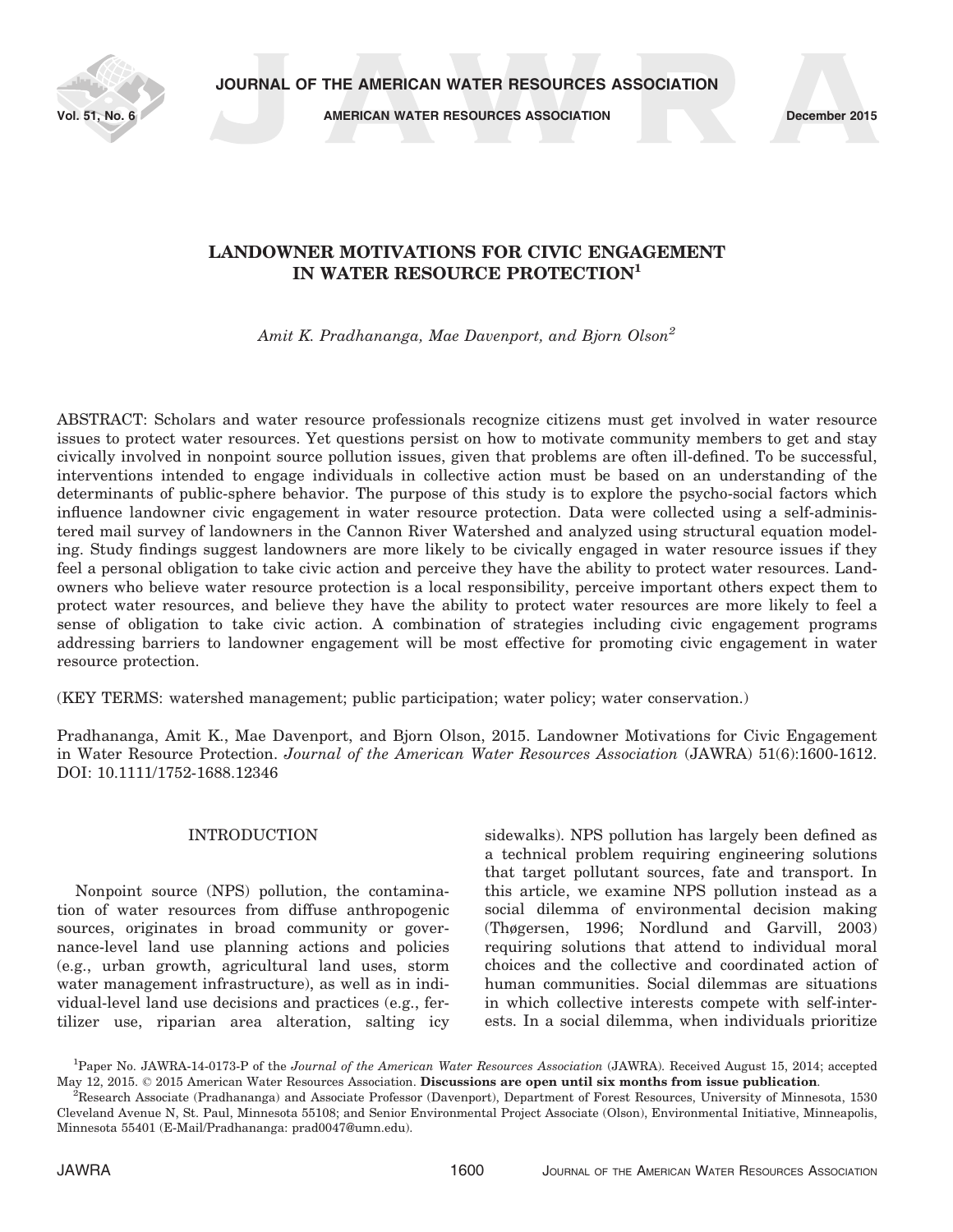self-interests (i.e., behave rationally vs. morally), the interests of the collective (e.g., social group, organization, or society) suffer (Dawes, 1980; Dawes and Messick, 2000). Solving social dilemmas of environmental decision making such as NPS pollution requires civic engagement and collaboration in water resource discourse, deliberation, and decision making.

## Collaborative Watershed Management and Civic Engagement

Like many natural resource management regimes, the traditional decision-making structure in water governance has been agency dominated. A top-down approach has led to reductionism, addressing problems one at a time, stream segment by stream segment (Sabatier *et al.*, 2005b), rather than holistically. The approach has viewed water systems as separate from human systems and thus, dialogue and decision making have convened land use planners and water engineers but largely excluded landowners and resource users. Yet, the causes and consequences of NPS pollution are decidedly societal, requiring changes in the way humans individually and collectively view and interact with water and the natural environment. In contrast to the agency dominated approach, a collaborative watershed management approach examines all sources of and solutions to impairments within a hydrologically defined watershed (Sabatier et al., 2005a; United States Environmental Protection Agency, 2008).

A second key tenet of collaborative watershed management is civic engagement, or community members connecting and working with others to define and solve local water resource problems (Morton and Brown, 2011). Community members are resource users and land managers who consume natural resources and make decisions with a direct impact on the environment. Community members should be considered principal stakeholders in watershed planning, because they are often primary plan implementers (Brooks et al., 2006; Morton and Brown, 2011). Finally, community members offer important local knowledge about ecological, social, and economic conditions (Sabatier et al., 2005a).

In collaborative watershed management, the challenge becomes engaging community members in meaningful civic engagement that will produce real water resource benefits (Wagenet and Pfeffer, 2007). Fagotto and Fung (2009) define civic engagement as "making public decisions and taking collective actions through processes that involve discussion, reasoning, and citizen participation rather than through the exercise of authority, expertise, status, political weight, or other such forms of power" (p. 1). While giving up authority or sole expert-status may be disconcerting to water resource managers, a growing body of research highlights the social, managerial, and ecological benefits of civic engagement in water resources. For example, water resource programs that involve community members in design and implementation have increased social capital (Prokopy and Floress, 2011), improved plan implementation (Lubell et al., 2005; Sabatier et al., 2005a), and built public support for funding and regulations (Larson and Lach, 2008). Civic engagement in water resource decision making also has increased trust and perceived legitimacy of planning processes (Trachtenberg and Focht, 2005). Though direct evidence of civic engagement resulting in water resource improvements is scant, a recent study linked collaborative watershed management to improved progress on total maximum daily load (TMDL) implementation in Ohio and West Virginia (Hoornbeek et al., 2013).

Findings such as these are encouraging, yet questions persist on how to motivate community members to get and stay civically involved in NPS pollution issues, given that problems are often ill-defined. For instance, a landowner survey in an impaired watershed revealed that while respondents felt obligated to protect water on their own land, they felt significantly less obligated to talk to others about water resource problems or to work with other community members to protect water in the community (Davenport et al., 2013). Studies also have shown that citizen-based watershed groups designed to promote civic engagement have had difficulty sustaining member involvement and interest (Koehler and Koontz, 2008; Floress et al., 2009). To be effective in civic engagement, water resource managers need a better understanding of what drives and constrains civic engagement in environmental decision making.

# Determinants of Civic Engagement

An increasing body of literature has investigated the determinants of private-sphere conservation action of landowners and resource users (e.g., adoption of riparian buffers or conservation tillage). However, fewer studies have examined the determinants of public-sphere conservation action like civic engagement in water resource decision making. This research indicates that individuals with higher income and higher levels of formal education are more likely than their counterparts to be civically engaged in pro-environmental behavior (e.g., participation in environmental organizations) (Manzo and Weinstein, 1987; Smith, 1994; Larson and Lach, 2010). Other socio-demographic factors such as age, gender, homeownership, and length and location of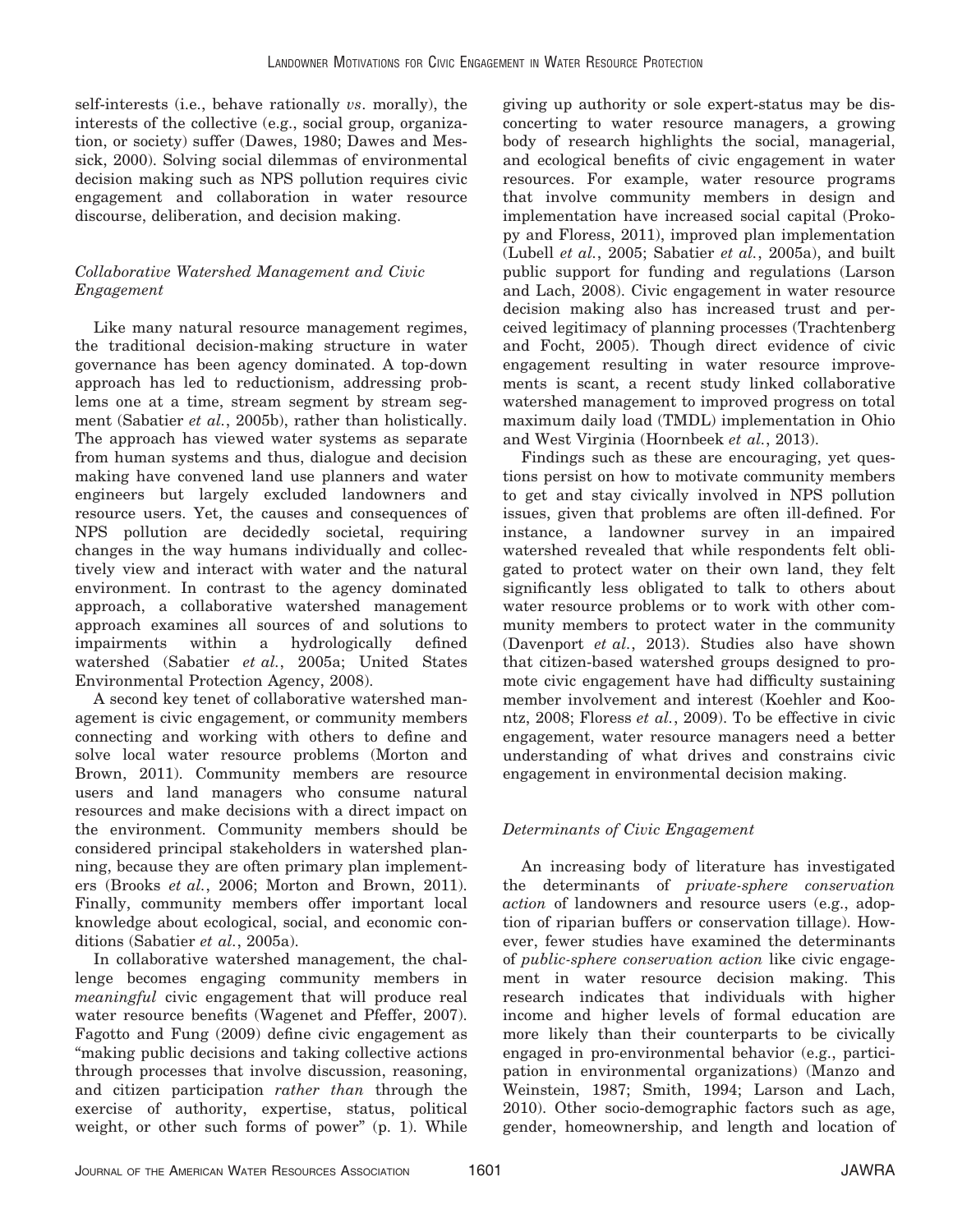residence have also been associated with increased levels of civic engagement in environmental decision making (Manzo and Weinstein, 1987; Smith, 1994; Koehler and Koontz, 2008; Larson and Lach, 2010). Koehler and Koontz (2008) reported that males, those with environmentally related occupations and higher level of political activity were more likely than their counterparts to be active participants in collaborative watershed groups. Participation also varies geographically. Individuals from rural locations and those living closer to streams were more likely to be active participants than those from urban locations and living farther from streams (Koehler and Koontz, 2008; Larson and Lach, 2010). Socio-demographic characteristics such as age, income, and education provide important information about who commonly engages or does not engage in water resource decision making, but socio-demographics do not explain what motivates engagement. Studies of psycho-social determinants can guide program development and help managers remove barriers to participation.

Only a small subset of studies has investigated the psycho-social determinants of civic engagement in water resource management, though their contribution has been valuable. Increased civic engagement has been linked to stronger pro-ecological worldviews and support for water resource protection (Larson and Lach, 2010). Feelings of personal responsibility (Story and Forsyth, 2008) and higher levels of social capital and trust (Lubell, 2004; Larson and Lach, 2010) have led to higher engagement in water resource protection. Self-efficacy (Martinez and McMullin, 2004) and subjective norm or perceptions of social pressure to be civically engaged (Fielding et al., 2008) have also emerged as strong predictors of civic engagement in environmental protection. This study builds on this body of research by exploring the psycho-social factors that influence landowner civic engagement in water resource protection in an impaired watershed. Given that conservation behavior is largely a moral decision (Thøgersen, 1996; Stern, 2000; Harland *et al.*, 2007), we apply the norm activation theory (NAT) (Schwartz, 1977) in our investigation of civic engagement in water resource decision making.

# Applying Norm Activation Theory to Civic Engagement Behaviors

Moral theories (e.g., NAT) suggest that publicsphere conservation action (e.g., participating in conservation programs, supporting environmental laws) is influenced by feelings of moral obligation, or personal norms (Stern, 2000). Pro-environmental behaviors are situations of moral choice when an individual's actions have consequences for the welfare of others (e.g., Nordlund and Garvill, 2003; Harland et al., 2007). According to the NAT, the intensity of personal obligation an individual feels to take action influences behavior (Schwartz, 1977). Similarly, personal norm is a central driver of pro-environmental behavior in the value belief norm (VBN) theory (Stern, 2000). For example, Stern et al. (1999) reported a statistically significant influence of personal norms to act on environmental citizenship (e.g., signing petitions in support of environmental laws). Similarly, Gärling  $et$  al. (2003) found that personal norm to protect the environment was a significant predictor of pro-environmental behavioral intention (e.g., donating money to an environmental organization). In a survey of Dutch university students, individuals who felt a personal obligation to volunteer were more likely to volunteer for an environmental organization (Harland et al., 2007). In another application of VBN, Johansson et al. (2013) found that landowners who had participated in conservation programs felt a greater sense of personal obligation to participate in biodiversity conservation programs than landowners who had not participated.

Activators of Personal Norm. Personal norms are activated by beliefs about the consequences of an environmental condition, a sense of personal responsibility for those consequences (Schwartz, 1977), the perceived ability to take action (Schwartz, 1977; Stern, 2000) and the perceived expectations of important others (Bamberg and Möser, 2007). NAT and VBN postulate that personal norms are activated when an individual is aware of the adverse consequences of an environmental condition (i.e., awareness of consequences) and ascribes responsibility to relevant actors or to self to reduce the threat of those adverse consequences (i.e., ascription of responsibility) (Stern, 2000). In various studies, Stern and colleagues (Stern and Dietz, 1994; Stern et al., 1999; Stern, 2000) have demonstrated the predictive ability of awareness of consequences and ascription of responsibility. In a direct application of Schwartz's NAT, Gärling *et al.*  $(2003)$  demonstrated the influence of awareness of consequences and ascription of responsibility on personal norms to protect the environment, which in turn predicted pro-environmental behavioral intention (e.g., contributing money to an environmental organization).

Other norm activators have received increasing attention. Perceived ability and social norms, along with ascription of responsibility, have been established as more proximal determinants of personal norms than awareness of consequences (Steg et al., 2005; Bamberg and Möser, 2007; Harland et al., 2007). According to NAT, individuals feel a stronger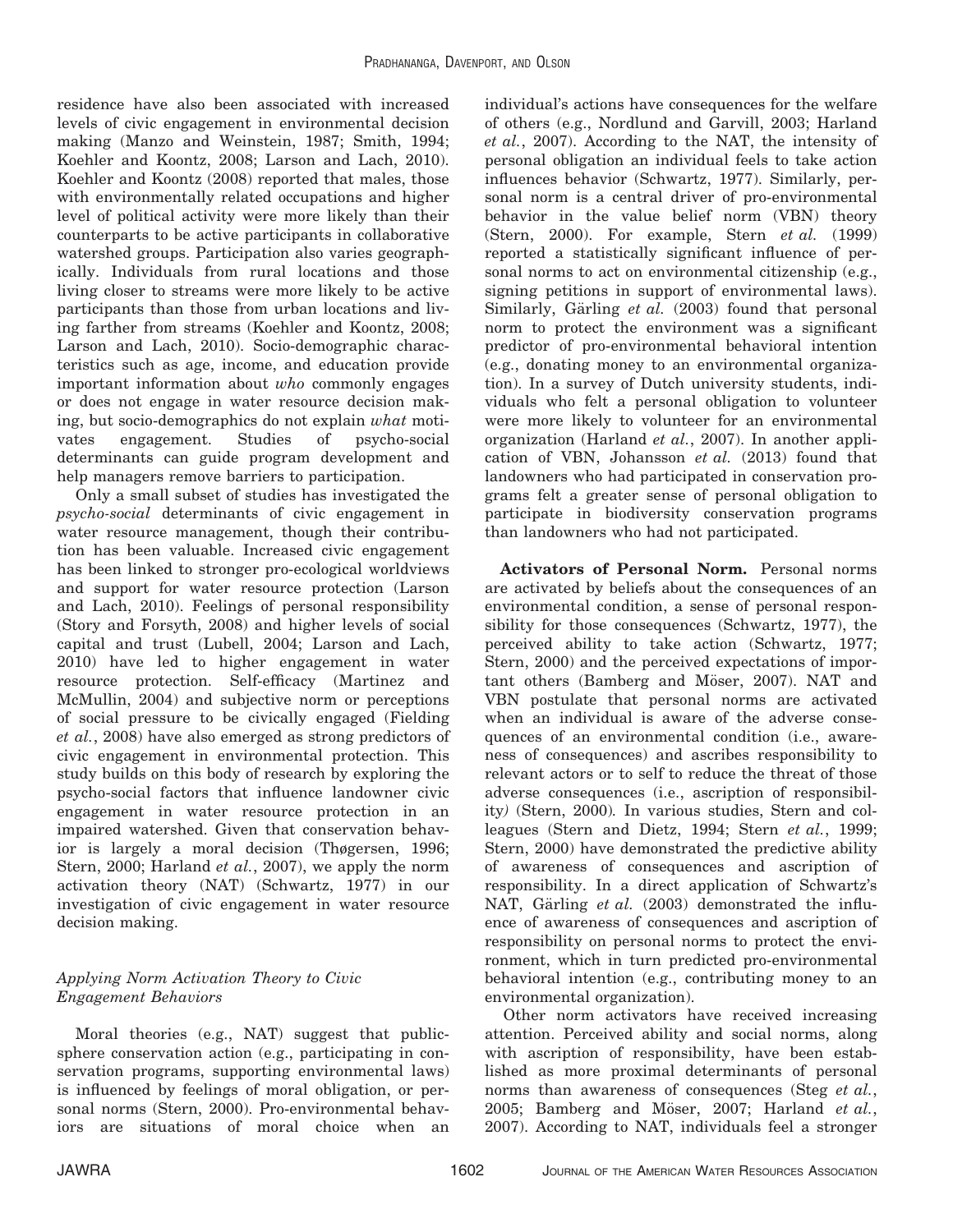sense of personal obligation when they believe that they have the ability to take action (Schwartz, 1977), or the perception of the availability of resources or capabilities required to perform a behavior (Harland et al., 2007). This construct is similar to the perceived behavioral control (PBC) construct in the theory of planned behavior (TPB). PBC refers to an individual's perception about the ease or difficulty of performing a behavior. According to TPB, the greater the perceived control one has over a behavior, the more likely a person is to perform that behavior (Ajzen, 1991). Although ability has typically been omitted from most NAT studies of environmental behavior (e.g., Steg and De Groot, 2010), perception of one's control over and ability to take action have been reported as significant predictors of pro-environmental behaviors such as recycling (Cheung et al., 1999), environmental activism (Fielding *et al.*, 2008), green hotel choice (Han et al., 2010), and choice of reforestation method (Karppinen, 2005). Further, Harland et al. (2007) reported that ability to act significantly influenced behavioral intentions to use modes of transportation other than car and to conserve water. The authors also determined that the relationship between ability and behavioral intentions was mediated by personal norm, suggesting that ability not only influences behavior but also personal norms.

Subjective norm is the "perceived social pressure to perform or not perform a behavior" (Ajzen, 1991, p. 188) and has been shown to influence behavioral intentions and more recently, to be an activator of personal norms. According to TPB, individuals are more likely to engage in a behavior if they perceive that significant others approve of that behavior. For example, social norms around water stewardship influenced landowners' participation in riparian improvement programs (Corbett, 2002). However, other studies have found weak relationships between subjective norm and behavioral intention (Armitage and Conner, 2001), suggesting that additional sources of norms may influence the behavior (Cialdini et al., 1990, 1991). In a meta-analysis of the determinants of pro-environmental behavior, Bamberg and Möser (2007) demonstrated the influence of subjective norm on personal norm, indicating that social factors play an important role in the activation of personal norms. More recent work, including the development of the comprehensive action determination model (Klöckner and Blöbaum, 2010; Klöckner, 2013) supports the notion that subjective norms activate personal norms.

### Study Conceptual Model

This study's conceptual model (Figure 1) draws on NAT and TPB to examine the proximal determinants



FIGURE 1. Study Conceptual Model.

of civic engagement behavior that are prone to change (i.e., likely to be influenced by interventions): beliefs about responsibility to protect water, perceived ability to protect water resources, social expectations of important others, and feelings of personal obligation to be civically engaged. We have omitted more distal and stable (i.e., unlikely to be influenced by interventions) variables such as values and awareness of consequences (Stern and Dietz, 1994). We hypothesize that landowners are more likely to be civically engaged if they feel a personal obligation to be civically engaged in water resource issues and if they feel that they have the ability to protect water resources. Further, we hypothesize that landowners generate feelings of personal obligation when they ascribe responsibility for water resource protection to local actors (e.g., landowners), are influenced by expectations of important others regarding conservation behavior, and perceive that they have the ability to protect water resources.

### METHODS

### Study Site

The study was conducted in the Cannon River Watershed. The two major rivers in the Cannon River Watershed, Cannon and Straight Rivers, drain into the Mississippi River. The Cannon River Watershed stretches across 10 counties, with Rice, Steele and Goodhue counties covering almost three quarters (73%) of the total area in the watershed (National Resources Conservation Service, n.d.). The major land use in the watershed is agricultural, with approximately 70% of the land used for agricultural production. The major pollutants of concern in the watershed are sediment, phosphorus, Escherichia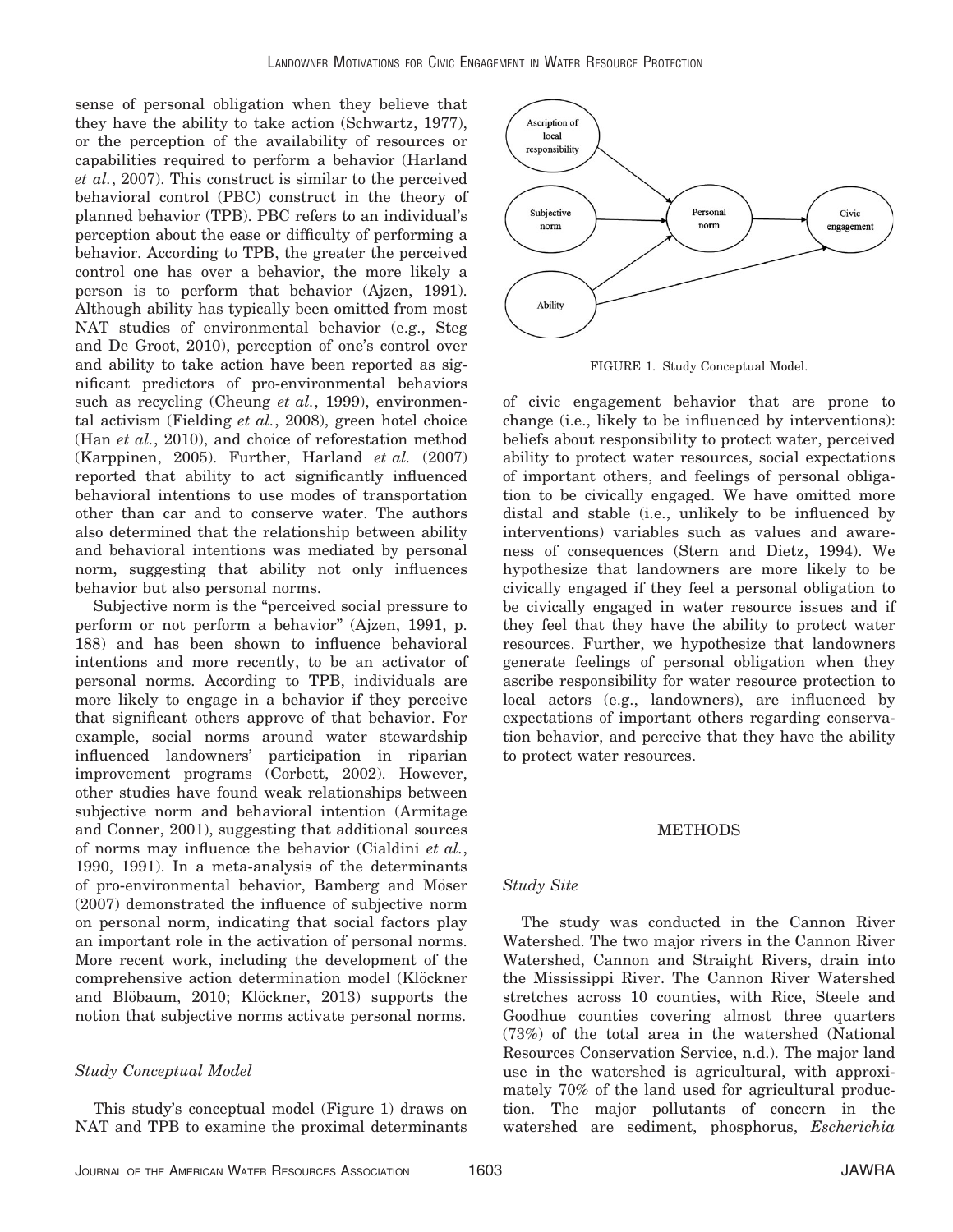coli, and pesticides (Cannon River Watershed Partnership, 2011).

The existing management structure in the watershed includes multiple government entities at the state and local levels. While local counties, soil and water conservation districts and cities have water management plans, Minnesota Board of Soil and Water Resources is responsible for ensuring that local plans are coordinated with state water protection efforts. Cannon River Watershed Partnership (CRWP), a citizen-initiated nonprofit group, in partnership with Minnesota Pollution Control Agency (MPCA) and other local partners developed a watershed-wide management strategy. Their management strategy emphasizes the need for landowners' civic engagement in watershed protection (Cannon River Watershed Partnership, 2011). In the Cannon River Watershed, the current management approach, with its focus on the TMDL process, has not provided the means for people to be engaged in watershed protection. Water resource professionals in the area have identified the need to develop effective intervention strategies to engage people "who live, work and recreate in the watershed" (Cannon River Watershed Partnership, 2011, p. 54). Further, the CRWP has identified citizen-based watershed groups as another approach to increase civic engagement in water resource protection. The findings from this study will help watershed professionals in the Cannon River Watershed address future civic engagement needs outlined in their watershed management plan.

# Procedures and Sample

Data were collected using a self-administered mail survey of stratified random sample of 1,082 landowners from five subwatersheds within the Cannon River Watershed (approximately 200 landowners from each subwatershed). The sampling frame was generated from county tax records. An adapted version of Dillman et al.'s (2009) tailored design method was employed and included three mailing waves, each with a cover letter and a survey questionnaire. The surveys were administered from October through December 2013. The survey instrument was designed based on literature review and feedback from pre-tests of the questionnaire. The primary survey objectives (Davenport *et al.*, 2014) were to assess  $(1)$ landowner values and beliefs about water resource protection, (2) landowners' current and future conservation behaviors, and (3) the social influences on landowner conservation behavior. In the first page of the questionnaire, conservation practices were defined as "any effort or practice that prevents and/or

minimizes degradation of water resources." The questionnaire included six sections. The first section explored landowner perspectives on their community. The second section asked questions about landowners' environmental values. In the third section, respondents were asked about their perspectives on water resource problems, their ability to take action, and who they think should be responsible for protecting water quality. The fourth section included questions about their current conservation and civic actions, their future conservation actions, subjective and personal norm of conservation behavior and individuals and groups that influence their conservation behavior. The fifth section explored their perspectives on water resource management actions in Minnesota. The final section included property characteristic and sociodemographic questions.

# Measures

Ascription of Local Responsibility. Ascription of local responsibility was measured using two items adapted from previous research (e.g., Steg et al., 2005; De Groot and Steg, 2009): "Landowners/property owners in my community should be responsible for protecting water quality" and "Local government should be responsible for protecting water quality." The items were modified to measure *local* responsibility rather than personal responsibility. Respondents rated each item on a 5-point Likert scale from strongly disagree to strongly agree.

Subjective Norm. Items used to measure subjective norm are consistent with recommendations by Ajzen (1991). Two items adapted from previous research (e.g., Karppinen, 2005; Bernath and Roschewitz, 2008) measured subjective norm to protect water resources in the study: "People who are important to me expect me to use conservation practices on my land/property" and "People who are important to me expect me to do whatever I can to prevent water pollution." Respondents were asked to rate each item on a 5-point Likert scale from strongly disagree to strongly agree.

Ability. Ability was formulated similar to PBC in the TPB (Ajzen, 1991; Corbett, 2002; Willcox et al., 2012). Landowners' perceived ability to protect water resources (e.g., by using conservation practices) was assessed using two items: "I have the knowledge and skills I need to use conservation practices on my land/property" and "I have the time to use conservation practices on my land/property." Respondents were asked to rate each item on a 5-point Likert scale from strongly disagree to strongly agree.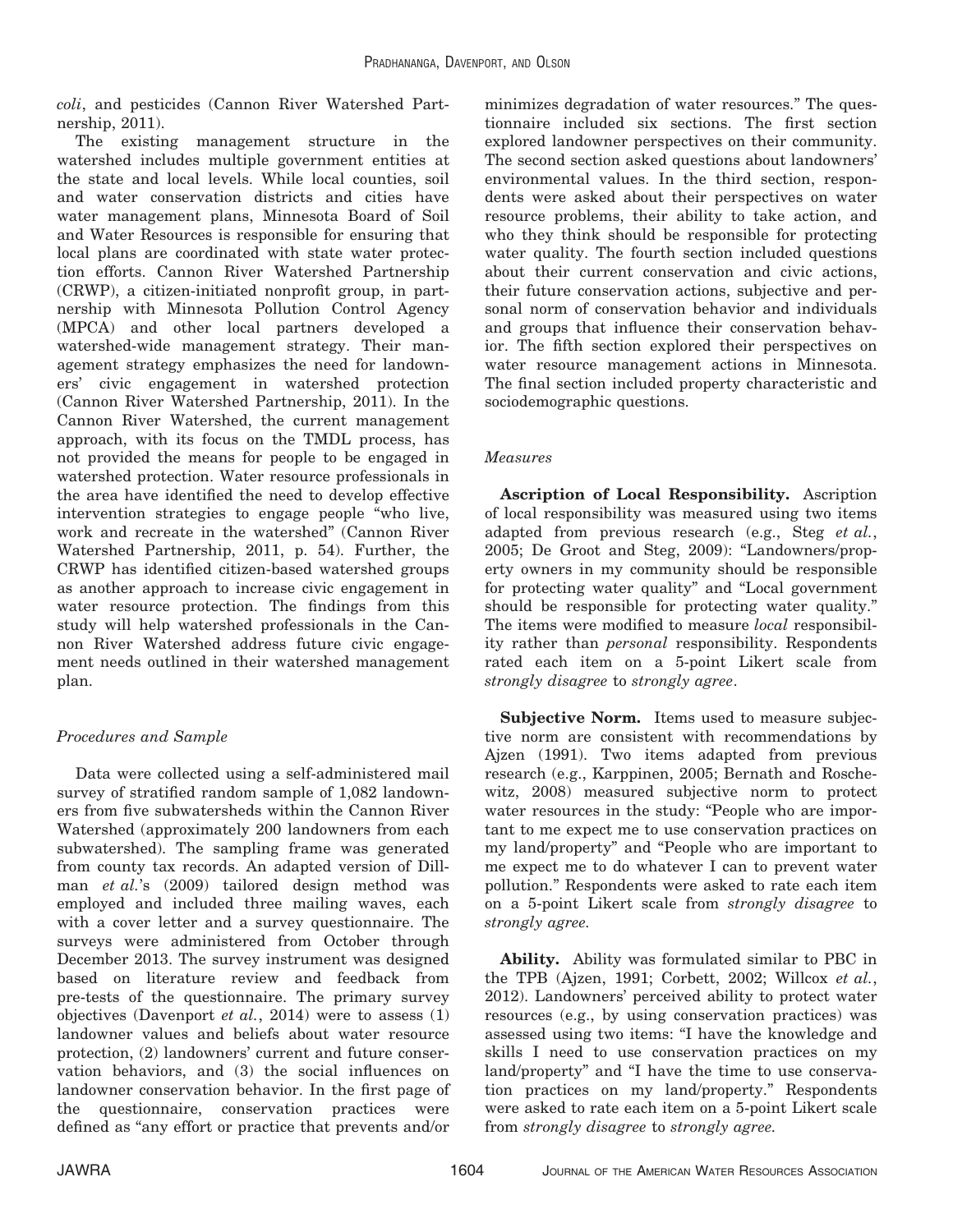Personal Norm. Personal norm to protect water resources was measured using three items adapted from Harland et al. (2007). An example item is "I feel a personal obligation to work with other community members to protect water quality." Respondents were asked to rate each item on a 5-point Likert scale from strongly disagree to strongly agree.

Civic Engagement. Civic engagement was measured using three items. Respondents were asked to report the number of times they have engaged in the three civic engagement behaviors in the past 12 months. Behaviors included "participated in a CRWP initiative" and "worked with community members to protect water resources." Responses were coded on a 5-point scale as  $0$  times  $(1)$ ,  $1$  time  $(2)$ ,  $2-4$ times  $(3)$ , 5-10 times  $(4)$ , and more than 10 times  $(5)$ .

## Analysis

Cronbach's alpha was used to assess internal consistency of each latent variable measured with more than two items, while Pearson correlation was used for latent variables measured with two items. Cronbach's alpha assesses the extent to which responses to survey items correlate with each other. Pearson correlation provides information about the strength and direction of relationship between two measures (Vaske, 2008). Validity (convergent and discriminant) of the model constructs was evaluated based on factor loadings of each item on their latent constructs and an assessment of average variance explained (AVE). AVE was calculated manually in Microsoft Excel 2010 using the formula provided by Fornell and Larcker (1981). Two criteria have to be met for discriminant validity of latent constructs, (1) correlations between pairs of latent constructs should be less than 0.85 (Kenny, 2012; [http://davidakenny.net/cm/mfactor.htm\)](http://davidakenny.net/cm/mfactor.htm), and (2) AVE square root scores should be larger than factor correlation values (Fornell and Larcker, 1981).

The hypothesized relationships were analyzed using structural equation modeling (SEM). SEM allows the use of multiple measures to construct latent variables. Further, the ability of SEM to allow assessment of relationships among a chain of latent variables in a single model (Maruyama, 1998) was important to this study, as we wanted to understand the influence of a set of beliefs on personal norm, and the influence of personal norm on civic engagement using an integrated theoretical framework.

The latent variables (i.e., ascription of local responsibility, subjective norm, etc.) were constructed and tested using confirmatory factor analysis simultaneously with the SEM analysis of the structural model. The analysis of the conceptual model is confirmatory in nature, without any model modifications, to avoid the issue of capitalization on chance findings (MacCallum et al., 1992). The correlation matrix of the observed variables was used as the input matrix. The analysis was conducted using the maximum likelihood method in LISREL 8.80 (Scientific Software International, Inc., Skokie, Illinois).

We assessed model fit using maximum likelihood  $\chi^2$ , relative  $\chi^2$  ( $\chi^2$ /df), root mean-square error of approximation (RMSEA), comparative fit index (CFI), incremental fit index (IFI), non-normed fit index (NNFI), and standardized root mean square residual (SRMR). Nonsignificant  $\chi^2$  value indicates that the model is consistent with the data. Larger and significant values of  $\gamma^2$  indicate poorer model fit. However, maximum likelihood  $\chi^2$  is directly related to sample size. Therefore, additional fit indexes are needed to assess model fit. A relative  $\chi^2$  of five or less indicates an acceptable model fit (Schumacker and Lomax, 2004). RMSEA values below 0.10 are acceptable. RMSEA is also an appropriate index to compare fit of nested models. Values of CFI and IFI above 0.95 are recommended as a cutoff value. A threshold of SRMR ≤0.08 is recommended for a model with acceptable fit (Hu and Bentler, 1999).

### RESULTS

## Respondents

Of the 1,082 surveys mailed, 246 were returned undeliverable and 290 completed surveys were received, resulting in a final response rate of 35%. Most of the respondents were male (79%), not of Hispanic or Latino origin (99%) and white (97%). Between 95% (Rice County) to 99% (Goodhue County) of homeowners in the watershed are not of Hispanic or Latino origin (Table 1) and over 92% of all homeowners in the watershed are white. Respondents' median age (60) is also comparable to the age of homeowners in the watershed (Table 1). A majority of respondents (68%) own five or fewer acres. Almost one-third of respondents (29%) reported using their land for agricultural production. However, almost three-quarters of respondents (71%) do not depend on their land for income. A majority of respondents own and manage their own land (86%) and also make their own decisions about how to manage their land (86%).

A majority of respondents somewhat to strongly agreed with items such as "Landowners/property owners in my community should be responsible for protecting water quality" (96%) and "People who are important to me expect me to do whatever I can to prevent water pollution" (69%). About half of the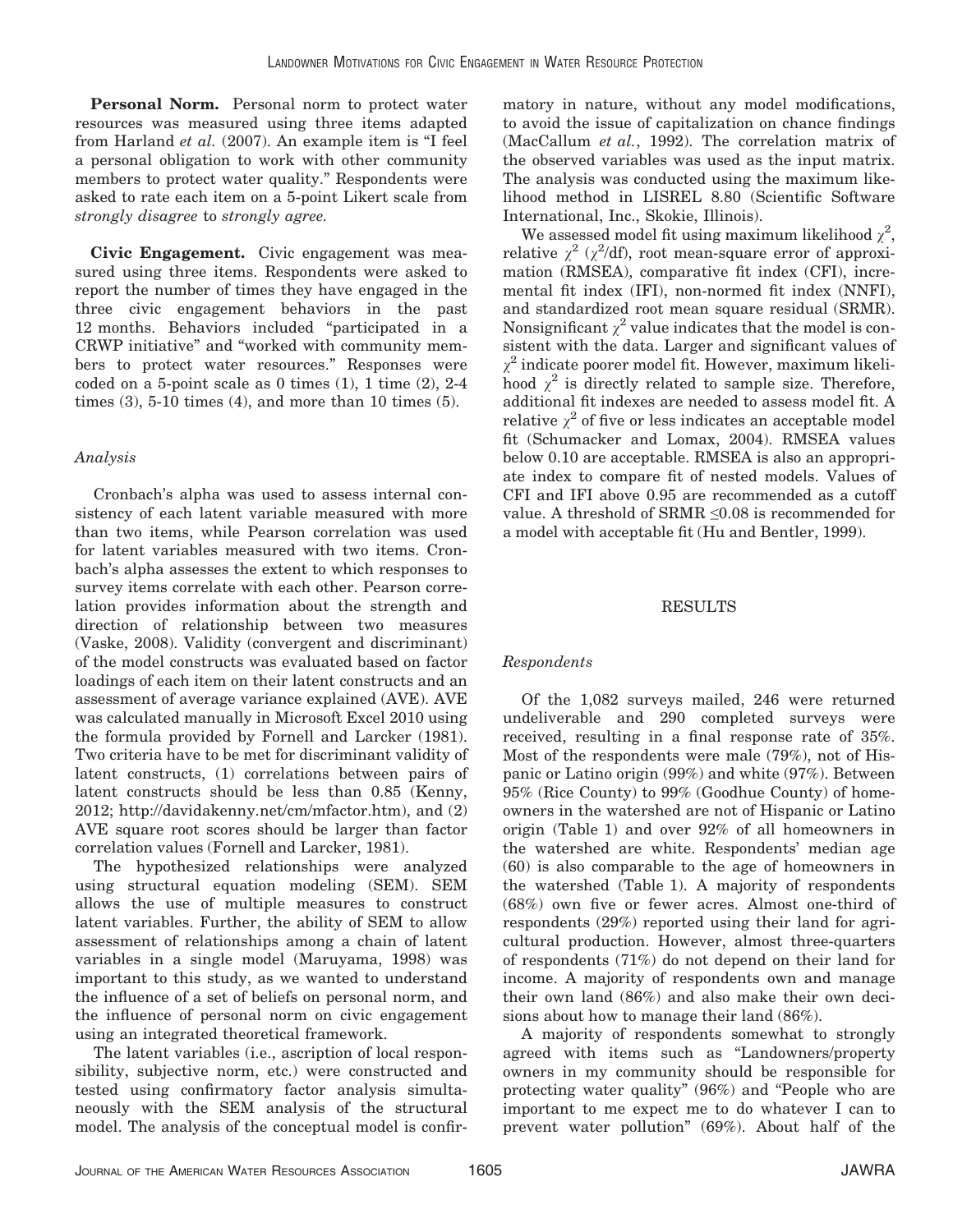| County                                    | Rice<br>$(\%)$ | <b>Steele</b><br>$(\%)$ | Goodhue<br>$(\%)$ | Dakota<br>$(\%)$ | Le<br>Sueur<br>$(\%)$ |
|-------------------------------------------|----------------|-------------------------|-------------------|------------------|-----------------------|
| Percent area in<br>watershed <sup>1</sup> | 28.6           | 24.6                    | 20.2              | 10.1             | 9.9                   |
| Homeowner origin <sup>2</sup>             |                |                         |                   |                  |                       |
| Hispanic or Latino                        | 4.8            | 2.4                     | 1.0               | 2.5              | $1.5\,$               |
| Not Hispanic or<br>Latino                 | 95.2           | 97.6                    | 99.0              | 97.5             | 98.5                  |
| Homeowner race <sup>2</sup>               |                |                         |                   |                  |                       |
| White                                     | 96.5           | 98.0                    | 97.8              | 93.1             | 98.5                  |
| Others                                    | 3.5            | 2.0                     | $2.2\,$           | 6.9              | $1.5\,$               |
| Age of homeowner <sup>2</sup>             |                |                         |                   |                  |                       |
| $15-24$                                   | 1.5            | 1.6                     | 1.6               | 1.0              | 1.4                   |
| 25-34                                     | 12.1           | 12.9                    | 11.1              | 13.3             | 12.4                  |
| 35-44                                     | 18.4           | 18.2                    | 15.4              | 20.6             | 17.8                  |
| $45 - 54$                                 | 24.6           | 23.3                    | 24.6              | 27.5             | 23.3                  |
| 55-64                                     | 20.1           | 19.6                    | $21.3\,$          | 20.3             | 20.4                  |
| 65 and over                               | 23.3           | 24.4                    | 26.0              | 17.2             | 24.7                  |

TABLE 1. Study Area Resident Demographic Characteristics (5 major counties of 10 represented in the watershed).

<sup>1</sup>Data from United States Department of Agriculture, Natural Resource Conservation Service.

2 Data from 2010 Census Statistics (US Census Bureau).

respondents somewhat to strongly agreed with items measuring personal norm such as "I feel a personal obligation to work with other community members to protect water quality" (51%). However, levels of civic engagement in water resource protection were low. Over three-quarters of respondents had not engaged in activities such as participating in a CRWP initiative (78%) and working with community members to protect water quality (79%) in the last 12 months (Table 2).

### Reliability and Validity Analysis

List wise deletion of model variables yielded an effective sample size of 274. Structural equation modeling (SEM) requires a minimum sample size of 200 or 5-20 times the number of parameters to be estimated (Lei and Wu, 2007; Kline, 2011). The ratio of sample size to the number of parameters to be estimated in this analysis (32) is 8.6, which is within the recommended guideline. This reduced dataset was used for all statistical analyses including reliability analysis and SEM.

Personal norm  $(\alpha = 0.85)$  and civic engagement  $(\alpha = 0.79)$  exhibited acceptable internal consistency. Bivariate correlations of items measuring ascription of local responsibility  $(r = 0.50)$ , subjective norm  $(r = 0.69)$  and ability  $(r = 0.52)$ , demonstrate moderate to strong correlations. Factor loadings of each item on their respective latent constructs ranged from 0.60 to 0.85 (Table 3). Nine of the twelve indicators have factor loadings of over 0.70 as recommended by Kline (2011). All of the indicators meet acceptable factor loading thresholds of ≥0.50 (Fornell and Larcker, 1981).

TABLE 2. Descriptive Statistics and Frequency of Responses to Items Measuring Constructs in the Structural Model.

|                                                                                                  |         |      |                  | <b>Neither</b><br>Agree nor |               |
|--------------------------------------------------------------------------------------------------|---------|------|------------------|-----------------------------|---------------|
| Survey item <sup>1</sup>                                                                         | $Mean*$ | SD   | Disagree $(\% )$ | Disagree $(\% )$            | Agree $(\% )$ |
| Landowners/property owners in my community should be responsible for<br>protecting water quality | 1.57    | 0.64 | 0.7              | 3.6                         | 95.6          |
| Lakeshore and streamside landowners should be responsible for protecting<br>water quality        | 1.64    | 0.60 | 0.7              | 3.6                         | 95.6          |
| People who are important to me expect me to use conservation practices on<br>my land/property    | 0.73    | 0.90 | 6.2              | 34.7                        | 59.1          |
| People who are important to me expect me to do whatever I can to prevent<br>water pollution      | 0.85    | 0.83 | 4.4              | 26.3                        | 69.3          |
| I have the knowledge and skills I need to use conservation practices on my<br>land/property      | 0.42    | 1.07 | 20.1             | 25.5                        | 54.4          |
| I have the time to use conservation practices on my land/property                                | 0.55    | 0.98 | 15.3             | 25.2                        | 59.5          |
| I feel a personal obligation to learn more about water resource issues in my<br>watershed        | 0.69    | 0.79 | 4.4              | 32.8                        | 62.8          |
| I feel a personal obligation to talk to others about conservation practices                      | 0.48    | 0.83 | 9.5              | 41.2                        | 49.3          |
| I feel a personal obligation to work with other community members to<br>protect water quality    | 0.53    | 0.85 | 8.0              | 41.2                        | 50.8          |
| Civic engagement <sup>2</sup>                                                                    |         |      | $\mathbf{0}$     | $1-10$                      | >10           |
| Heard about a CRWP initiative                                                                    | 2.30    | 1.16 | 36.8             | 61.0                        | $2.2\,$       |
| Participated in a CRWP initiative                                                                | 1.35    | 0.73 | 78.0             | 21.6                        | 0.4           |
| Worked with community members to protect water quality                                           | 1.34    | 0.74 | 79.2             | 20.4                        | 0.4           |

Notes: SD, standard deviation; CRWP, Cannon River Watershed Partnership.

 $n = 274.$ <sup>1</sup>Items m

<sup>1</sup>Items measured on a 5-point scale from strongly disagree  $(-2)$  to strongly agree  $(+2)$ .

 $R$ esponse coded as the number of times respondents have engaged in these activities in the past 12 months.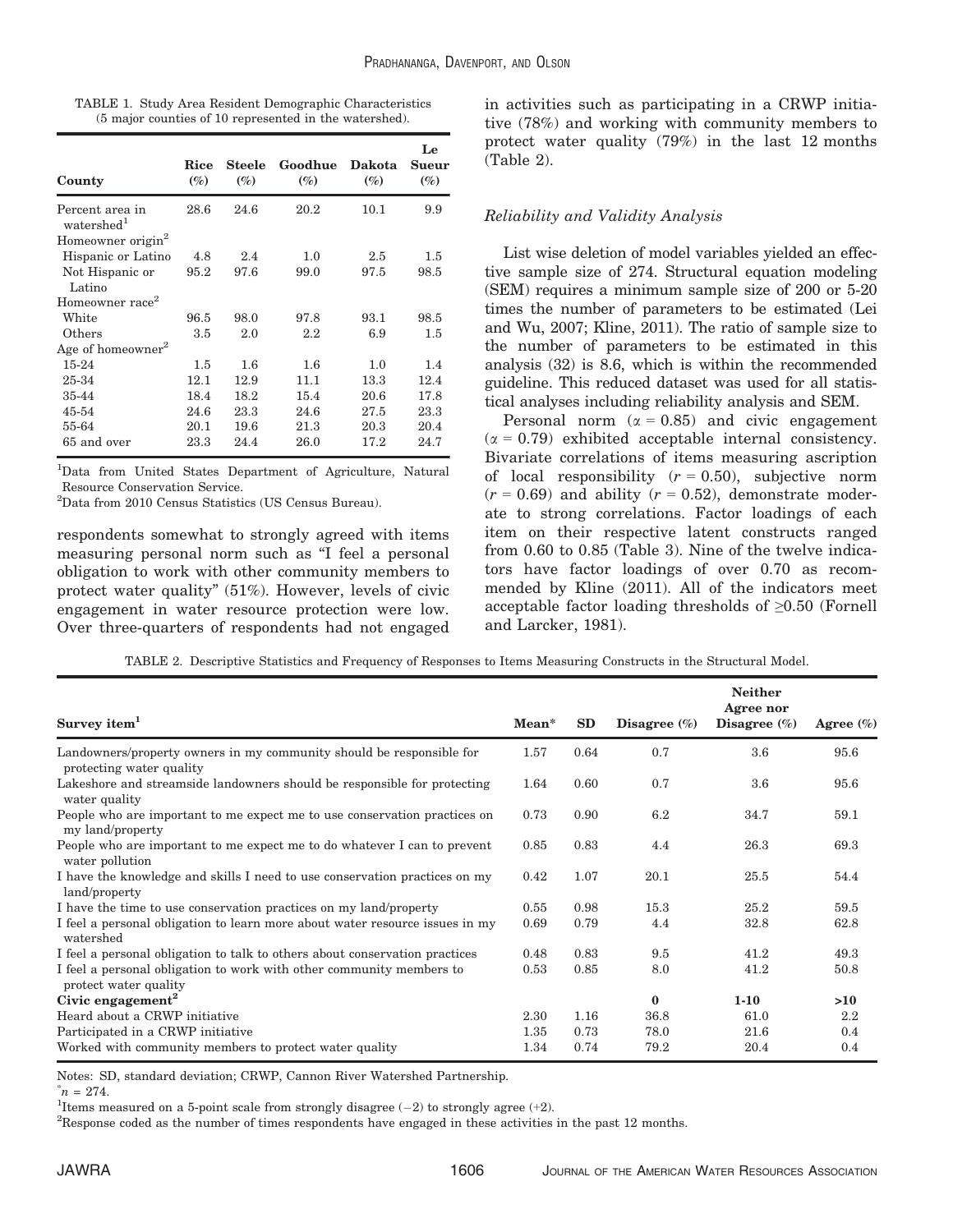| <b>Latent Variable</b>                             | <b>Survey Item</b>                                                                               | <b>Standardized</b><br>Factor<br>Loadings $(\lambda)$ | Coefficient<br>Alpha $(\alpha)$ |
|----------------------------------------------------|--------------------------------------------------------------------------------------------------|-------------------------------------------------------|---------------------------------|
| Ascription of local<br>responsibleity <sup>1</sup> | Landowners/property owners in my community should be responsible for protecting<br>water quality | 0.78                                                  | $0.50^{3}$                      |
|                                                    | Lakeshore and streamside landowners should be responsible for protecting water quality           | 0.64                                                  |                                 |
| Subjective norm <sup>1</sup>                       | People who are important to me expect me to use conservation practices on my<br>land/property    | 0.86                                                  | $0.69^{3}$                      |
|                                                    | People who are important to me expect me to do whatever I can to prevent<br>water pollution      | 0.80                                                  |                                 |
| $\mathrm{Ablitv}^1$                                | I have the knowledge and skills I need to use conservation practices on my land/property         | 0.79                                                  | $0.51^{3}$                      |
|                                                    | I have the time to use conservation practices on my land/property                                | 0.65                                                  |                                 |
| Personal norm <sup>1</sup>                         | I feel a personal obligation to learn more about water resource issues in my watershed           | 0.85                                                  | 0.85                            |
|                                                    | I feel a personal obligation to talk to others about conservation practices                      | 0.80                                                  |                                 |
|                                                    | I feel a personal obligation to work with other community members to protect<br>water quality    | 0.78                                                  |                                 |
| Civic engagement <sup>2</sup>                      | Heard about a CRWP initiative                                                                    | 0.60                                                  | 0.79                            |
|                                                    | Participated in a CRWP initiative                                                                | 0.82                                                  |                                 |
|                                                    | Worked with community members to protect water quality                                           | 0.84                                                  |                                 |

TABLE 3. Reliability Analysis and Factor Loadings of Items Measuring Constructs in the Structural Model.

<sup>1</sup>Variables measured on a 5-point scale from *strongly disagree* (-2) to *strongly agree* (2).<br><sup>2</sup>Respects coded as 0.(1), 1.(2), 2.4 times (3), 5.10 times (4), and mare than 10 times (5).

<sup>2</sup>Response coded as 0 (1), 1 (2), 2-4 times (3), 5-10 times (4), and more than 10 times (5).

 ${}^{3}$ Bivariate correlations for constructs measured with two items.

TABLE 4. Discriminant Validity Matrix.

| Constructs | AR   | SN   | AВ   | PN   | CЕ   |
|------------|------|------|------|------|------|
| AR         | 0.71 |      |      |      |      |
| <b>SN</b>  | 0.41 | 0.83 |      |      |      |
| AB         | 0.14 | 0.27 | 0.72 |      |      |
| PN         | 0.44 | 0.45 | 0.33 | 0.81 |      |
| CE         | 0.21 | 0.24 | 0.34 | 0.49 | 0.76 |

Notes: AR, ascription of local responsibility; SN, subjective norm; AB, ability; PN, personal norm; CE, civic engagement.

Off-diagonal elements are correlations between constructs. Diagonal elements (bold) are the square root of average variance extracted (AVE) between the constructs and their indicators. To meet the criteria for correlation, off-diagonal elements should be less than 0.85 and AVE square root scores should be larger than correlations in the same row and column.

The factor correlations between each pair of the latent constructs ranged from 0.14 to 0.49 (Table 3), below the suggested value of 0.85 for discriminant validity of these constructs [\(http://davidakenny.net/](http://davidakenny.net/cm/mfactor.htm) [cm/mfactor.htm](http://davidakenny.net/cm/mfactor.htm)). Further, AVE square root scores of all latent constructs were larger than factor correlation scores (Table 4). These results support acceptable discriminant validity and show that the latent constructs included in the model are distinct psychological constructs.

### Structural Model

The structural model consisting of ascription of local responsibility, subjective norm, and ability as exogenous variables and personal norm and civic

engagement as endogenous variables exhibited an acceptable model fit (Figure 2). The relative chisquare of the model was less than 5 ( $\chi^2$ /df = 1.57). CFI, IFI, and NNFI were also over the cutoff value of 0.95. RMSEA of the model was within the acceptable limit of  $0.10$  (RMSEA =  $0.046$ ). SRMR was below the threshold of  $0.08$  (SRMR =  $0.045$ ). The model explains 15% of the variance in civic engagement and 33% of the variance in personal norm.

Consistent with the predictions of this study, all of the proposed paths in the model were statistically significant ( $\alpha \leq 0.05$ ). Ascription of local responsibility was the strongest predictor of personal norm  $(\beta = 0.30)$ . Subjective norm  $(\beta = 0.27)$  and ability  $(\beta = 0.22)$  were also statistically significant positive predictors of personal norm. This finding supports the hypothesis that landowners generate feelings of personal obligation when they ascribe responsibility for water resource protection to local actors (e.g., landowners), are influenced by expectations of important others regarding conservation behavior, and perceive that they have the ability to protect water resources. The paths from *personal norm* ( $\beta = 0.42$ ) and ability ( $\beta = 0.19$ ) to *civic engagement* were also statistically significant (Figure 2). This supports the hypothesis that landowners who feel a personal obligation to be civically engaged are more likely to be civically engaged in water resource protection. Further, landowners who believe that they have the ability to protect water resources are also more likely to be civically engaged in water resource protection. Thus, perceived ability to protect water resources influences civic engagement directly, but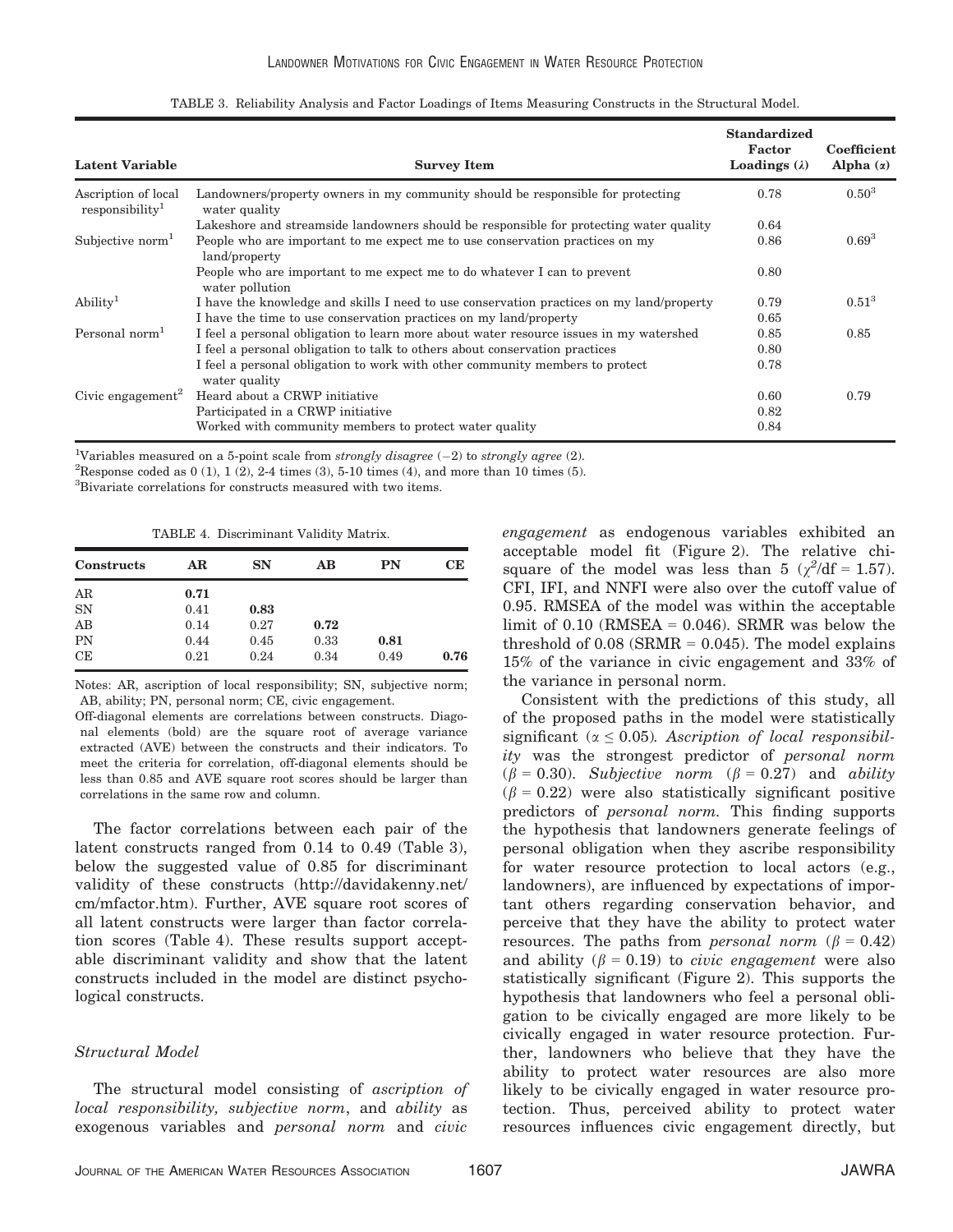#### PRADHANANGA, DAVENPORT, AND OLSON



FIGURE 2. Standardized Solution for Final Structural Model of Beliefs, Personal Norm and Civic Engagement in Water Resource Protection. Note: RMSEA, root mean square error of approximation; CFI, comparative fit index; IFI, incremental fit index.  $\rightarrow$  Significant ( $p \le 0.05$ ), - $\rightarrow$  Nonsignificant ( $p \ge 0.05$ ).

also indirectly through its influence on personal norm.

Overall, the results support the prediction that personal norm of civic engagement and perceived ability to protect water resources will influence landowner civic engagement in water resource protection, and that personal norm of civic engagement is influenced by beliefs about local responsibility for water resource protection, expectations of important others (i.e., subjective norm) and perceived ability to protect water resources.

### DISCUSSION

### Theoretical Contributions

Study findings support a moral basis for civic engagement in water resource protection. The study identifies three constructs: ascription of local responsibility, subjective norm, and ability, as proximal activators of personal norms, of civic engagement. Study findings illuminate the relationships between landowner beliefs, norms and civic engagement in water resource protection. Study findings offer strong support for a moral approach to understanding and influencing pro-environmental behavior. Further, this study sheds new light on the internalization of perceived social expectations as a personal norm of civic engagement.

Landowner Civic Engagement in Water Resource Protection Is Driven by Personal Norms and Perceptions of the Ability to Protect Water Resources. Consistent with previous appli-

cations of NAT and VBN (e.g., Stern et al., 1999; Harland et al., 2007), feelings of personal obligation to engage were significant predictors of civic engagement in water resource protection. While previous studies have demonstrated that personal norms influence private-sphere conservation behaviors such as water conservation (Harland et al., 2007) and willingness to reduce car use (Nordlund and Garvill, 2003), this study reveals that personal norms also drive public-sphere water resource protection. Landowners who feel morally compelled to be civically engaged are more likely to take civic actions such as talking to their neighbors about water resource problems or joining a watershed group. Study results also demonstrate that perceived ability has a significant and direct influence on civic engagement. Thus, even in situations when personal norms to protect water resources are activated, real or perceived lack of resources such as time and skills may constrain landowners' civic engagement in water resource protection.

Personal Norms of Civic Engagement in Water Resource Protection Are Activated by Beliefs About Local Responsibility, Perceived Social Expectations, and Perceived Ability to Protect Water. Study findings support the norm activation process outlined in NAT. Data analysis indicates that landowners are more likely to feel a personal obligation to act, if they believe that water resource protection is a local responsibility, perceive that important others expect them to protect water resources, and perceive that they have the ability to protect water resources. Findings also support previous observations that subjective norms influence behavior through personal norms (Bamberg and Möser, 2007; Klöckner, 2013) or an internalization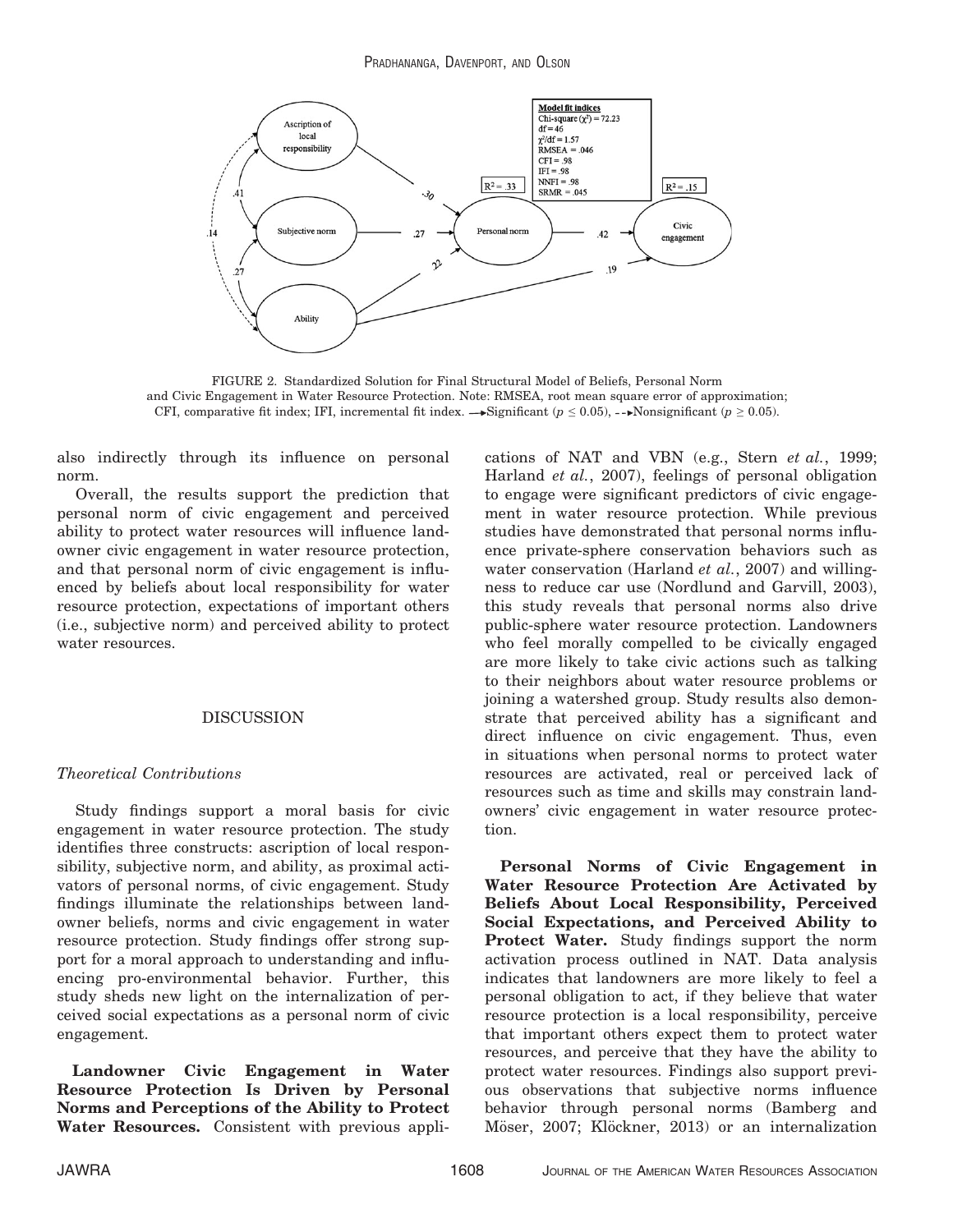process. Subjective norms may serve as a basis for self-evaluation, thus activating personal norms. Expectations of important others are fundamental considerations for activating self-expectations. These findings indicate that when making decisions about whether or not to engage civically in water resource protection, landowners consider what important others expect of them.

## Future Research

The integrated model examined in this study explained 15% of the variance in civic engagement and 33% of the variance in personal norm. Future research should expand on the relationships between beliefs, norms, and civic engagement by examining other factors such as landowners' social identification (Terry and Hogg, 1996; White et al., 2009) with their community and their self-identity (Stryker and Burke, 2000) as water resource stewards. The influence of descriptive norms or the behavior of others (Cialdini et al., 1991) on personal norm and civic engagement also needs further investigation.

A general caveat in the interpretation of these study findings is that although SEM allows for the analysis of hypothesized relationships between theoretical constructs, causality cannot be established due to the correlational nature of this study. A methodological limitation of this study is that the three exogenous latent variables (i.e., ascription of local responsibility, subjective norm, and ability) were measured with only two items. Typically, three or more measures of latent constructs are recommended in structural equation modeling (Kline, 2011). Scales consisting of more measures will also allow for better estimates of internal consistency of the theoretical construct (Vaske, 2008). However, two measures still allow us to disentangle different sources of variance in latent variable SEM (Maruyama, 1998; Kline, 2011). Past research on pro-environmental behavior have reported reliable model estimates using two item constructs in latent variable SEM (Kaiser et al., 2005). Future studies should develop scales of latent variables that consist of three or more items with acceptable score reliability. Although the sample size in this study was adequate for SEM analyses, the low survey response rate resulted in a selective sample. These methodological factors potentially limit the generalizability of study findings and could have led to the low proportion of explained variance in civic engagement.

Despite these limitations, this article shows that landowners' civic engagement in water resource protection is driven by personal norms and perceived ability to take action. These findings have multiple practical implications for water resource managers trying to engage community members in water resource protection.

### Implications for Collaborative Watershed Management

Landowner civic engagement in decision making can help build social capital (Prokopy and Floress, 2011), establish trust and legitimacy of the decisionmaking process (Trachtenberg and Focht, 2005), and lead to more effective implementation of water resource protection efforts (Sabatier et al., 2005a). Study findings suggest some strategies to better engage landowners and resource users in collaborative watershed management processes in the study watershed and beyond. We found that landowners are motivated by their personal norms and constrained by their ability (i.e., knowledge, skills, and time) to engage in water resource protection. A combination of civic engagement strategies that appeal to landowner norms and beliefs, and address barriers to behavior change are needed.

Civic Engagement Intervention Strategies. Establishing water resource protection as the social norm in a community increases the likelihood that landowners will internalize these norms and take civic action. These findings are consistent with community-based social marketing strategies (McKenzie-Mohr, 2000; Kennedy, 2010). For example, water resource managers would publicize "success stories" of water resource protection to establish conservation as a social expectation and norm of behavior rather than focusing primarily on communicating water resource problems.

Studies on interventions aimed at energy conservation have shown that information about "what others are doing" influences residential energy use (Schultz, 1999; Schultz et al., 2007). Similarly, benchmarking or providing farmers with feedback about their behavior leads to normative pressure to keep up with others and encourages them to share information and learn from each other (Sutherland and Peel, 2011; de Snoo et al., 2013). Events to show appreciation for landowner involvement in conservation initiatives may provide normative feedback (Schultz, 1999) and can be an effective way to promote landowner engagement.

Commitments, or pledges to change behavior have been successfully applied as an intervention strategy in energy conservation (Abrahamse et al., 2005), composting and encouraging water efficiency (McKenzie-Mohr, 2000). In a study of farmer conservation behavior, commitment along with tailored informa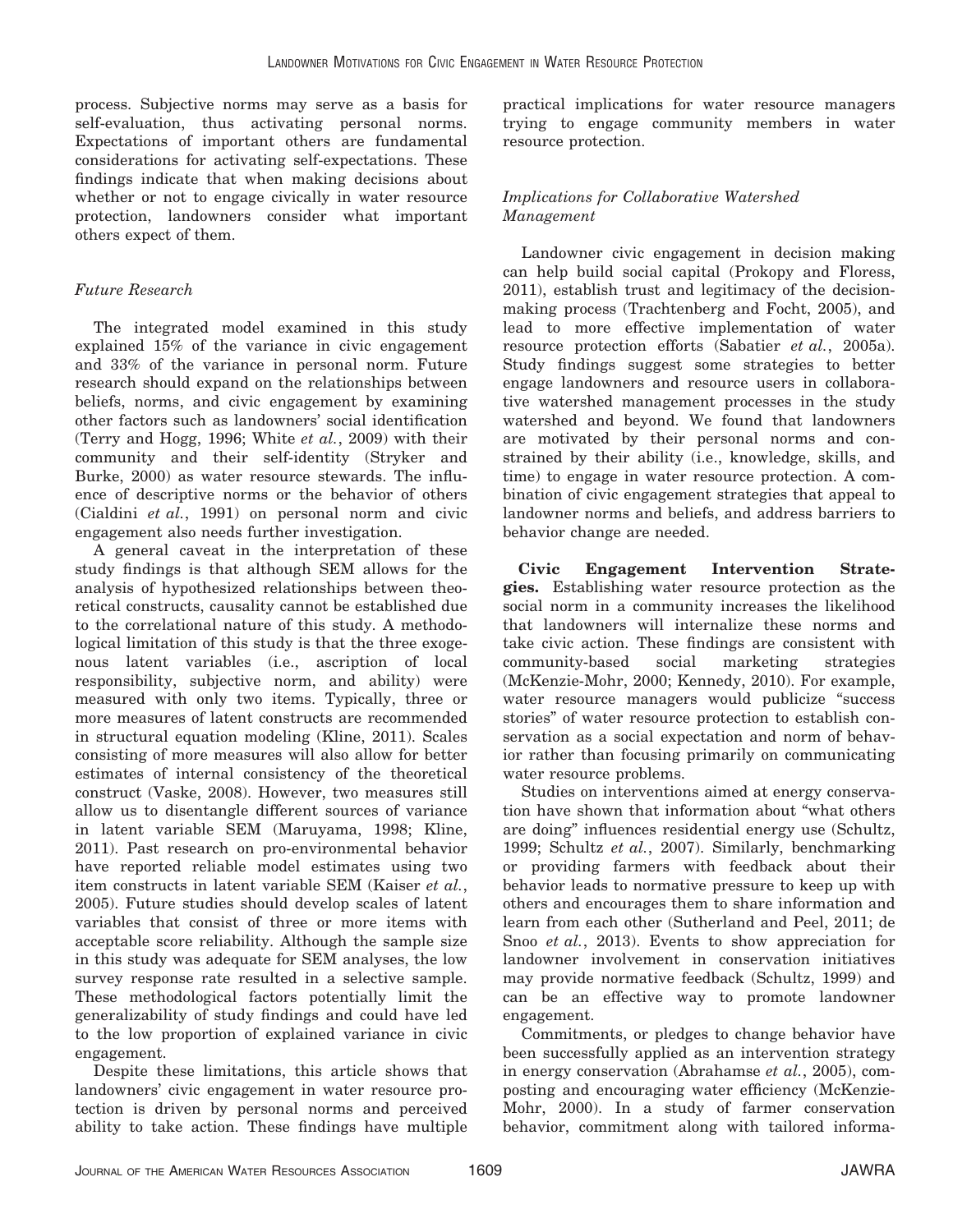tion resulted in an increase in the time farmers spent on conservation (e.g., reduced use of pesticides) (Lokhorst *et al.*, 2010). Further, research suggests that individuals who agree to a small initial request are more likely to engage in substantial activities in the future (McKenzie-Mohr, 2000). In the Cannon River Watershed, conservation initiatives should ask landowners to make small commitments to talk to others about conservation practices. The process of staged building of commitment (Kennedy, 2010) can lead to landowner participation in more substantial CRWP initiatives.

However, these strategies may not be successful until barriers to behavior change are addressed. Resource professionals long have known that perceived ability (e.g., resources, knowledge, and skills) affects adoption of best management practices (i.e., private-sphere behaviors) among landowners and resource users. This study indicates that the same is true for civic engagement behaviors such as conservation citizenship and advocacy. Those who have the knowledge, skill, and time to use conservation practices on their own properties are more likely to work with other community members in water resource protection and participate in conservation initiatives. Thus, clearly opportunities exist to further develop existing conservation champions' (i.e., practice adopters) skills in communication, leadership, and community organizing. This finding also points to the ongoing need to address barriers and constraints to perceived ability and provides support for communication and outreach programs that enhance knowledge and skills around conservation practices.

CRWP has identified citizen-based watershed groups as another approach to increase civic engagement in water resource protection. How can CRWP best cultivate interest in and support for this program? Study findings suggest that civic leaders are more likely to have social referent groups that put pressure on them to use conservation practices. Further descriptive analysis of the study data revealed that respondents who perceived the greatest social pressure to act were most commonly influenced by family members, neighbors, environmental advocacy organizations, soil and water conservation districts (SWCD), CRWP, university researchers, local extension agents, local cooperatives, and agronomists in their conservation decisions. In other words, there are a variety of social groups and organizations who have influence on conservation decision making and ultimately, civic action. These groups should be brought to the table as advisors to civic engagement efforts and other initiatives aimed at promoting conservation as a social norm and civic responsibility.

### **CONCLUSION**

Study findings show that when landowners perceive social dilemmas such as water resource protection as a moral choice, they are more likely to be civically engaged. As Schwartz (1977) suggests, this study reveals that personal norms are influenced by the cognitive structure of beliefs including perceived local responsibility for water resource protection, subjective norms of conservation action and the ability to protect water resources on one's own property. Importantly, the study establishes subjective norms as a useful addition to moral approach theoretical models such as NAT and VBN. The expectation of important others has a significant influence on landowners' civic engagement in water resource protection.

#### ACKNOWLEDGMENTS

The authors acknowledge Beth Kallestad, Cannon River Watershed Partnership, for her insight and support throughout the landowner survey. We thank Lacey Etzkorn and Sonja Lynn Smerud, research assistants at St. Olaf College, for their assistance with data entry. The project was funded by Clean Water Funds made possible by Minnesota's Clean Water, Land and Legacy Act. The funds were administered by the Minnesota Pollution Control Agency (MPCA) and the Cannon River Watershed Partnership (CRWP). Its contents are solely the responsibility of the authors and do not necessarily represent the views of the MPCA or CRWP.

#### LITERATURE CITED

- Abrahamse, W., L. Steg, C. Vlek, and T. Rothengatter, 2005. A Review of Intervention Studies Aimed at Household Energy Conservation. Journal of Environmental Psychology 25(3):273-291.
- Ajzen, I., 1991. The Theory of Planned Behavior. Organizational Behavior and Human Decision Processes 50(2):179-211.
- Armitage, C.J. and M. Conner, 2001. Efficacy of the Theory of Planned Behaviour: A Meta-Analytic Review. British Journal of Social Psychology 40(4):471-499.
- Bamberg, S. and G. Möser, 2007. Twenty Years After Hines, Hungerford, and Tomera: A New Meta-Analysis of Psycho-Social Determinants of Pro-Environmental Behaviour. Journal of Environmental Psychology 27(1):14-25.
- Bernath, K. and A. Roschewitz, 2008. Recreational Benefits of Urban Forests: Explaining Visitors' Willingness to Pay in the Context of the Theory of Planned Behavior. Journal of Environmental Management 89(3):155-166.
- Brooks, J.S., M.A. Franzen, C.M. Holmes, M.N. Grote, and M.B. Mulder, 2006. Testing Hypotheses for the Success of Different Conservation Strategies. Conservation Biology 20(5):1528-1538.
- Cannon River Watershed Partnership, 2011. Cannon River Watershed Management Strategy 2011-2015 (p. 100). [http://](http://crwp.dreamhosters.com/wp-content/uploads/2013/01/Full-Management-Strategy.pdf) [crwp.dreamhosters.com/wp-content/uploads/2013/01/Full-Manage](http://crwp.dreamhosters.com/wp-content/uploads/2013/01/Full-Management-Strategy.pdf) [ment-Strategy.pdf,](http://crwp.dreamhosters.com/wp-content/uploads/2013/01/Full-Management-Strategy.pdf) accessed November, 2013.
- Cheung, S.F., D.K.-S. Chan, and Z.S.-Y. Wong, 1999. Reexamining the Theory of Planned Behavior in Understanding Wastepaper Recycling. Environment and Behavior 31(5):587-612.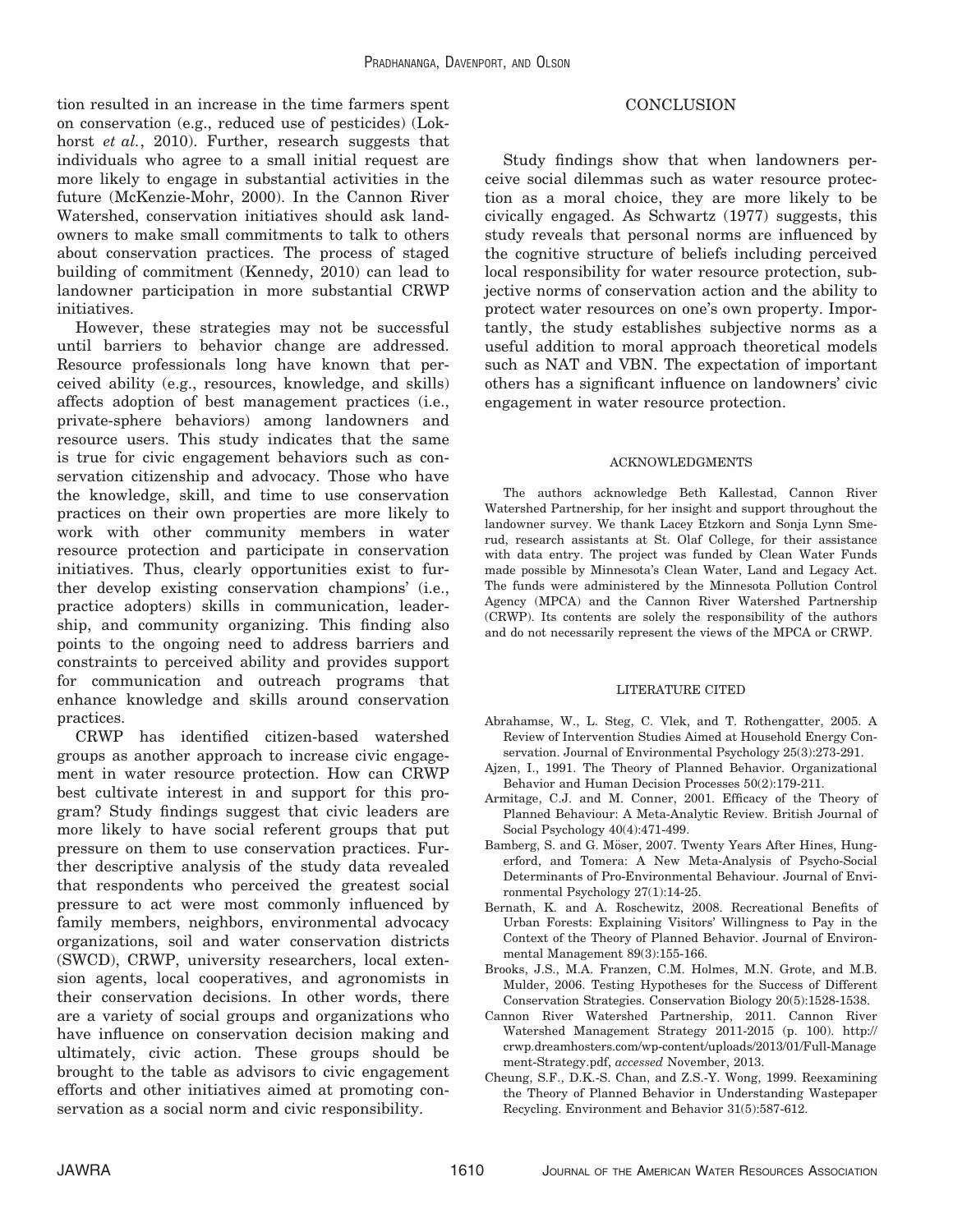- Cialdini, R.B., C.A. Kallgren, and R.R. Reno, 1991. A Focus Theory of Normative Conduct: A Theoretical Refinement and Reevaluation of the Role of Norms in Human Behavior. In: Advances in Experimental Social Psychology (Vol. 24), M.P. Zanna (Editor). Academic Press, Inc., San Diego, California, pp. 201-234.
- Cialdini, R.B., R.R. Reno, and C.A. Kallgren, 1990. A Focus Theory of Normative Conduct: Recycling the Concept of Norms to Reduce Littering in Public Places. Journal of Personality and Social Psychology 58(6):1015.
- Corbett, J.B., 2002. Motivations to Participate in Riparian Improvement Programs. Science Communication 23(3):243-263.
- Davenport, M., A. Pradhananga, and P. Nelson, 2013. Increasing Voluntary Conservation Practice Adoption through Research and Relationship Building. Water Resources Impact 15(2):9-12.
- Davenport, M.A., A. Pradhananga, and B. Olson, 2014. Cannon River Watershed: Landowner Survey on Water Resources and Conservation Action (p. 74). Department of Forest Resources, University of Minnesota. [https://www.forestry.umn.edu/sites/for](https://www.forestry.umn.edu/sites/forestry.umn.edu/files/Staffpaper229.pdf) [estry.umn.edu/files/Staffpaper229.pdf,](https://www.forestry.umn.edu/sites/forestry.umn.edu/files/Staffpaper229.pdf) accessed July 2014.
- Dawes, R.M., 1980. Social Dilemmas. Annual Review of Psychology 31(1):169-193.
- Dawes, R.M. and D.M. Messick, 2000. Social Dilemmas. International Journal of Psychology 35(2):111-116.
- De Groot, J.I. and L. Steg, 2009. Morality and Prosocial Behavior: The Role of Awareness, Responsibility, and Norms in the Norm Activation Model. The Journal of Social Psychology 149(4):425-449.
- de Snoo, G.R., I. Herzon, H. Staats, R.J.F. Burton, S. Schindler, J. van Dijk, A.M. Lokhorst, J.M. Bullock, M. Lobley, T. Wrbka, G. Schwarz, and C.J.M. Musters, 2013. Toward Effective Nature Conservation on Farmland: Making Farmers Matter. Conservation Letters 6(1):66-72.
- Dillman, D.A., J.D. Smyth, and L.M. Christian, 2009. Internet, Mail, and Mixed-Mode Surveys: The Tailored Design Method. John Wiley & Sons, Hoboken, New Jersey, ISBN 13: 978- 0471698685.
- Fagotto, E. and A. Fung, 2009. Sustaining Public Engagement: Embedded Deliberation in Local Communities. Everyday Democracy & Kettering Foundation, East Hartford, Connecticut.
- Fielding, K.S., R. McDonald, and W.R. Louis, 2008. Theory of Planned Behaviour, Identity and Intentions to Engage in Environmental Activism. Journal of Environmental Psychology 28(4):318-326.
- Floress, K., J.C. Mangun, M.A. Davenport, and K.W.J. Williard, 2009. Constraints to Watershed Planning: Group Structure and Process. Journal of the American Water Resources Association 45(6):1352-1360.
- Fornell, C. and D.F. Larcker, 1981. Evaluating Structural Equation Models with Unobservable Variables and Measurement Error. Journal of Marketing Research 18(1):39-50.
- Gärling, T., S. Fujii, A. Gärling, and C. Jakobsson, 2003. Moderating Effects of Social Value Orientation on Determinants of Proenvironmental Behavior Intention. Journal of Environmental Psychology 23(1):1-9.
- Han, H., L.-T.J. Hsu, and C. Sheu, 2010. Application of the Theory of Planned Behavior to Green Hotel Choice: Testing the Effect of Environmental Friendly Activities. Tourism Management 31(3):325-334.
- Harland, P., H. Staats, and H.A.M. Wilke, 2007. Situational and Personality Factors as Direct or Personal Norm Mediated Predictors of Pro-Environmental Behavior: Questions Derived from Norm-Activation Theory. Basic and Applied Social Psychology 29(4):323-334.
- Hoornbeek, J., E. Hansen, E. Ringquist, and R. Carlson, 2013. Implementing Water Pollution Policy in the United States: Total Maximum Daily Loads and Collaborative Watershed Management. Society & Natural Resources 26(4):420-436.
- Hu, L. and P.M. Bentler, 1999. Cutoff Criteria for Fit Indexes in Covariance Structure Analysis: Conventional Criteria Versus New Alternatives. Structural Equation Modeling: A Multidisciplinary Journal 6(1):1-55.
- Johansson, M., J. Rahm, and M. Gyllin, 2013. Landowners' Participation in Biodiversity Conservation Examined through the Value-Belief-Norm Theory. Landscape Research 38(3):295-311.
- Kaiser, F.G., G. Hübner, and F.X. Bogner, 2005. Contrasting the Theory of Planned Behavior with the Value-Belief-Norm Model in Explaining Conservation Behavior. Journal of Applied Social Psychology 35(10):2150-2170.
- Karppinen, H., 2005. Forest Owners' Choice of Reforestation Method: An Application of the Theory of Planned Behavior. Forest Policy and Economics 7(3):393-409.
- Kennedy, A.L., 2010. Using Community-Based Social Marketing Techniques to Enhance Environmental Regulation. Sustainability 2(4):1138-1160.
- Kenny, D. 2012. SEM: Confirmatory Factor Analysis (David A. Kenny).<http://davidakenny.net/cm/mfactor.htm>, accessed November 2014.
- Kline, R.B., 2011. Principles and Practice of Structural Equation Modeling (Third Edition). Guilford Press, New York, ISBN 13: 978-1606238769.
- Klöckner, C.A., 2013. A Comprehensive Model of the Psychology of Environmental Behaviour — A Meta-Analysis. Global Environmental Change 23(5):1028-1038.
- Klöckner, C.A. and A. Blöbaum, 2010. A Comprehensive Action Determination Model: Toward a Broader Understanding of Ecological Behaviour Using the Example of Travel Mode Choice. Journal of Environmental Psychology 30(4):574-586.
- Koehler, B. and T.M. Koontz, 2008. Citizen Participation in Collaborative Watershed Partnerships. Environmental Management 41(2):143-154.
- Larson, K.L. and D. Lach, 2008. Participants and Non-Participants of Place-Based Groups: An Assessment of Attitudes and Implications for Public Participation in Water Resource Management. Journal of Environmental Management 88(4):817-830.
- Larson, K.L. and D. Lach, 2010. Equity in Urban Water Governance through Participatory, Place-Based Approaches. Natural Resources Journal 50:407.
- Lei, P.-W. and Q. Wu, 2007. Introduction to Structural Equation Modeling: Issues and Practical Considerations. Educational Measurement: Issues and Practice 26(3):33-43.
- Lokhorst, A.M., J. van Dijk, H. Staats, E. van Dijk, and G. de Snoo, 2010. Using Tailored Information and Public Commitment to Improve the Environmental Quality of Farm Lands: An Example from the Netherlands. Human Ecology 38(1):113- 122.
- Lubell, M., 2004. Collaborative Watershed Management: A View from the Grassroots. Policy Studies Journal 32(3):341-361.
- Lubell, M., P.A. Sabatier, W. Focht, M. Lubell, Z. Trachtenberg, A. Vedlitz, and M. Matlock, 2005. Do Watershed Partnerships Enhance Beliefs Conducive to Collective Action. In: Swimming Upstream: Collaborative Approaches to Watershed Management., P.A. Sabatier, W. Focht, M. Lubell, Z. Trachtenberg, A. Vedlitz, and M. Matlock (Editors). Massachusetts Institute of Techology, Cambridge, Massachusetts, pp. 201-232.
- MacCallum, R.C., M. Roznowski, and L.B. Necowitz, 1992. Model Modifications in Covariance Structure Analysis: The Problem of Capitalization on Chance. Psychological Bulletin 111(3):490-504.
- Manzo, L.C. and N.D. Weinstein, 1987. Behavioral Commitment to Environmental Protection a Study of Active and Nonactive Members of the Sierra Club. Environment and Behavior 19(6):673-694.
- Martinez, T.A. and S.L. McMullin, 2004. Factors Affecting Decisions to Volunteer in Nongovernmental Organizations. Environment and Behavior 36(1):112-126.